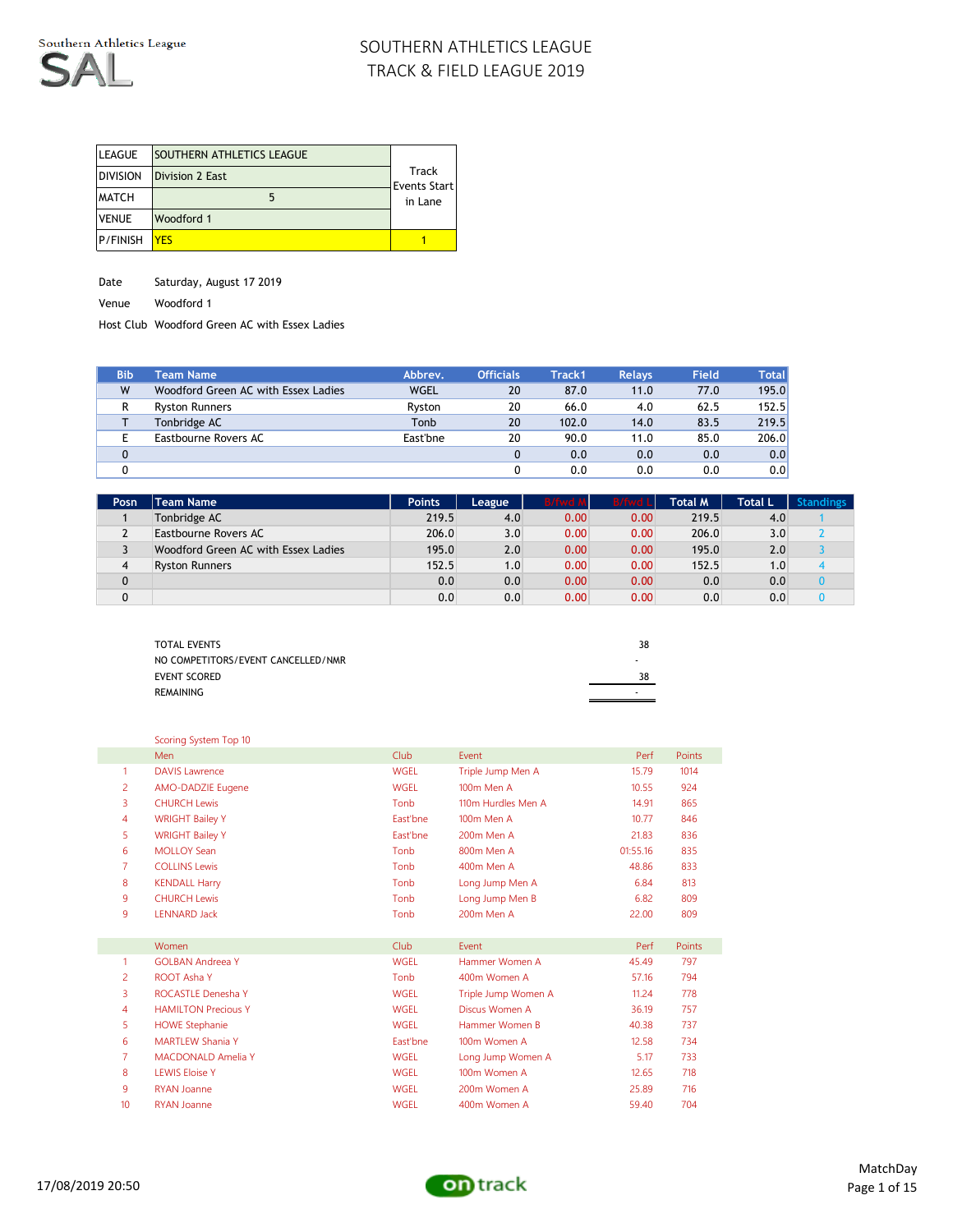| <u>100m Men A</u> |    |                           | Wind        | $-0.2$       |     | 100m Men B  |     |                           | Wind     | $-0.2$       |     |
|-------------------|----|---------------------------|-------------|--------------|-----|-------------|-----|---------------------------|----------|--------------|-----|
| Posn              |    | No. Athlete               | Club        | Perf         |     |             |     | Posn No. Athlete          | Club     | Perf         |     |
| 1                 | W  | AMO-DADZIE Eugene         | WGEL        | 10.55        | 924 | 1           |     | EE SMITH Bryn Y           | East'bne | 11.01        | 765 |
| 2                 | E. | <b>WRIGHT Bailey Y</b>    | East'bne    | 10.77        | 846 | 2           | TT. | <b>BACHORSKI Anton Y</b>  | Tonb     | 11.12        | 729 |
| 3                 | Τ  | <b>LENNARD Jack</b>       | Tonb        | 11.01        | 765 | 3           |     | WW O'NEILL Joey Y         | WGEL     | 11.74        | 549 |
| 4                 | R  | <b>CARTY Simon</b>        | Ryston      | 11.73        | 551 | 4           |     | RR YELLOP Daniel          | Ryston   | 12.09        | 460 |
| 5                 |    |                           |             |              |     | 5           |     |                           |          |              |     |
| 6                 |    |                           |             |              |     | 6           |     |                           |          |              |     |
| 200m Men A        |    |                           | Wind        | $+1.5$       |     | 200m Men B  |     |                           | Wind     | $+1.5$       |     |
| Posn              |    | No. Athlete               | Club        | Perf         |     |             |     | Posn No. Athlete          | Club     | Perf         |     |
| 1                 |    | EE WRIGHT Bailey Y        | East'bne    | 21.83        | 836 | 1           | E.  | SMITH Bryn Y              | East'bne | 22.03        | 804 |
| 2                 | Τ  | <b>LENNARD Jack</b>       | Tonb        | 22.00        | 809 | 2           | TΤ  | <b>BACHORSKI Anton Y</b>  | Tonb     | 22.14        | 786 |
| 3                 | w  | <b>SCANLAN Paul</b>       | WGEL        | 22.97        | 661 | 3           |     | WW RICHARDS Adrian        | WGEL     | 23.63        | 570 |
| 4                 | R  | <b>CARTY Simon</b>        | Ryston      | 24.34        | 481 | 4           |     | RR YELLOP Daniel          | Ryston   | 24.73        | 436 |
| 5                 |    |                           |             |              |     | 5           |     |                           |          |              |     |
| 6                 |    |                           |             |              |     | 6           |     |                           |          |              |     |
| 400m Men A        |    |                           |             |              |     | 400m Men B  |     |                           |          |              |     |
|                   |    | Posn No. Athlete          | Club        | Perf         |     |             |     | Posn No. Athlete          | Club     | Perf         |     |
| 1                 | Τ  | <b>COLLINS Lewis</b>      | Tonb        | 48.86        | 833 | 1           | TT. | <b>MOLLOY Sean</b>        | Tonb     | 51.41        | 680 |
| 2                 | E. | SARGENT Moyo Y            | East'bne    | 49.70        | 780 | 2           |     | <b>WW RICHARDS Adrian</b> | WGEL     | 53.00        | 594 |
| 3                 | w  | <b>SCANLAN Paul</b>       | <b>WGEL</b> | 50.42        | 737 | 3           |     | EE HENNESSY Liam Y        | East'bne | 56.18        | 441 |
| 4                 | R  | <b>KEELEY Ben</b>         | Ryston      | 61.17        | 252 | 4           |     | RR YELLOP Daniel          | Ryston   | 66.43        | 116 |
| 5                 |    |                           |             |              |     | 5           |     |                           |          |              |     |
| 6                 |    |                           |             |              |     | 6           |     |                           |          |              |     |
| 800m Men A        |    |                           |             |              |     | 800m Men B  |     |                           |          |              |     |
|                   |    | Posn No. Athlete          | Club        | Perf         |     |             |     | Posn No. Athlete          | Club     | Perf         |     |
| 1                 | Τ  | <b>MOLLOY Sean</b>        | Tonb        | 01:55.16     | 835 | 1           |     | TT SEAGROVE Daniel Y      | Tonb     | 02:01.01     | 676 |
| 2                 | W  | <b>ADOLPHUS Thomas Y</b>  | WGEL        | 02:01.31     | 668 | 2           |     | RR KEELEY Ben             | Ryston   | 02:11.94     | 432 |
| 3                 | R  | QUERCIA-SMALE Steven Y    | Ryston      | 02:10.40     | 462 | 3           |     | EE JANNETTA Dylan         | East'bne | 02:17.87     | 326 |
| 4                 | E. | <b>GRINDROD Matthew X</b> | East'bne    | 02:10.85     | 453 | 4           |     |                           |          |              |     |
| 5                 |    |                           |             |              |     | 5           |     |                           |          |              |     |
| 6                 |    |                           |             |              |     | 6           |     |                           |          |              |     |
|                   |    | 1500m Men A               |             |              |     | 1500m Men B |     |                           |          |              |     |
|                   |    | Posn No. Athlete          | Club        | Perf         |     |             |     | Posn No. Athlete          | Club     | Perf         |     |
| 1                 | Τ  | <b>ELLIS Michael</b>      | Tonb        | 04:03.37     | 748 | 1           |     | WW WEERAKKODY Videsh Y    | WGEL     | 04:08.99     | 682 |
| 2                 | w  | <b>HOLFORD Angus</b>      | WGEL        | 04:03.89     | 741 | 2           |     | TT PAYAS Cameron          | Tonb     | 04:21.50     | 550 |
| 3                 | R  | QUERCIA-SMALE Steven Y    | Ryston      | 04:38.76     | 395 | 3           |     | RR KEELEY Ben             | Ryston   | 04:51.07     | 304 |
| 4                 | Е  | <b>JONES Richard</b>      | East'bne    | 04:44.47 351 |     | 4           |     | EE JANNETTA Dylan         | East'bne | 04:51.34 302 |     |
| 5                 |    |                           |             |              |     | 5           |     |                           |          |              |     |
| 6                 |    |                           |             |              |     | 6           |     |                           |          |              |     |

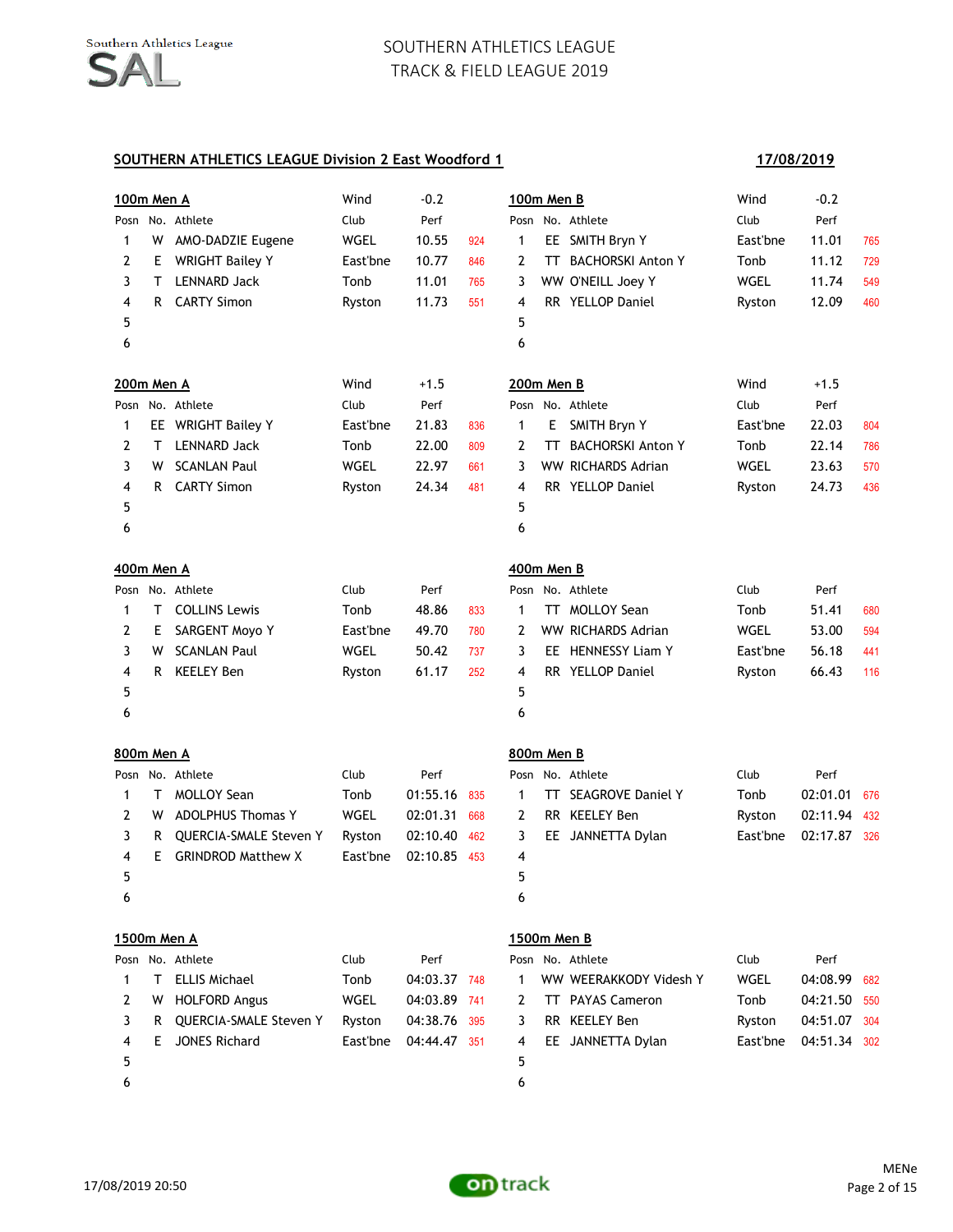| <b>5000m Men A</b> |     |                          | Wind        |          |     | 5000m Men B |     |                         | Wind     |          |     |
|--------------------|-----|--------------------------|-------------|----------|-----|-------------|-----|-------------------------|----------|----------|-----|
|                    |     | Posn No. Athlete         | Club        | Perf     |     |             |     | Posn No. Athlete        | Club     | Perf     |     |
| 1                  | W   | <b>BEEDELL Tom</b>       | WGEL        | 15:38.17 | 702 | 1           |     | WW STEEL Daniel William | WGEL     | 16:26.99 | 570 |
| 2                  | TΤ  | <b>PAYAS Cameron</b>     | Tonb        | 16:19.84 | 588 | 2           | T   | <b>LAWSON Harry</b>     | Tonb     | 16:28.51 | 566 |
| 3                  | Е   | <b>JONES Richard</b>     | East'bne    | 17:05.90 | 473 | 3           | EE. | JANNETTA Dylan          | East'bne | 17:47.75 | 379 |
| 4                  | R   | <b>SIMMONDS Rob</b>      | Ryston      | 17:22.31 | 435 | 4           |     | RR KEELEY Ben           | Ryston   | 18:24.11 | 305 |
| 5                  |     |                          |             |          |     | 5           |     |                         |          |          |     |
| 6                  |     |                          |             |          |     | 6           |     |                         |          |          |     |
|                    |     | 110m Hurdles Men A       |             | $+1.4$   |     |             |     | 110m Hurdles Men B      |          |          |     |
| Posn               |     | No. Athlete              | Club        | Perf     |     |             |     | Posn No. Athlete        | Club     | Perf     |     |
| 1                  | т   | <b>CHURCH Lewis</b>      | Tonb        | 14.91    | 865 | 1           | EE. | <b>MORRIS Joe</b>       | East'bne | 16.30    | 712 |
| 2                  | Е   | <b>EISNOR Bradley</b>    | East'bne    | 15.54    | 794 | 2           | TΤ  | <b>HOOKWAY Alex</b>     | Tonb     | 17.98    | 545 |
| 3                  | RR. | SIMMONDS Andy            | Ryston      | 21.46    | 268 | 3           | R   | <b>SIMMONDS Rob</b>     | Ryston   | 22.77    | 188 |
| 4                  | w   | <b>ENTWISTLE Joshua</b>  | WGEL        | 24.03    | 124 | 4           |     |                         |          |          |     |
| 5                  |     |                          |             |          |     | 5           |     |                         |          |          |     |
| 6                  |     |                          |             |          |     | 6           |     |                         |          |          |     |
|                    |     | 400m Hurdles Men A       |             |          |     |             |     | 400m Hurdles Men B      |          |          |     |
| Posn               |     | No. Athlete              | Club        | Perf     |     |             |     | Posn No. Athlete        | Club     | Perf     |     |
| 1                  | т   | <b>CHURCH Lewis</b>      | Tonb        | 58.16    | 735 | 1           |     | RR SIMMONDS Andy        | Ryston   | 67.19    | 464 |
| 2                  | R   | <b>TUNCER Mac</b>        | Ryston      | 63.21    | 576 | 2           | EE. | <b>O'BRIEN Oisin</b>    | East'bne | 69.53    | 403 |
| 3                  | Е   | <b>KASPARIS Stevie Y</b> | East'bne    | 63.80    | 559 | 3           |     | <b>WW JAMES Alan</b>    | WGEL     | 73.21    | 316 |
| 4                  | w   | <b>ENTWISTLE Joshua</b>  | <b>WGEL</b> | 68.44    | 431 | 4           |     |                         |          |          |     |
| 5                  |     |                          |             |          |     | 5           |     |                         |          |          |     |
| 6                  |     |                          |             |          |     | 6           |     |                         |          |          |     |

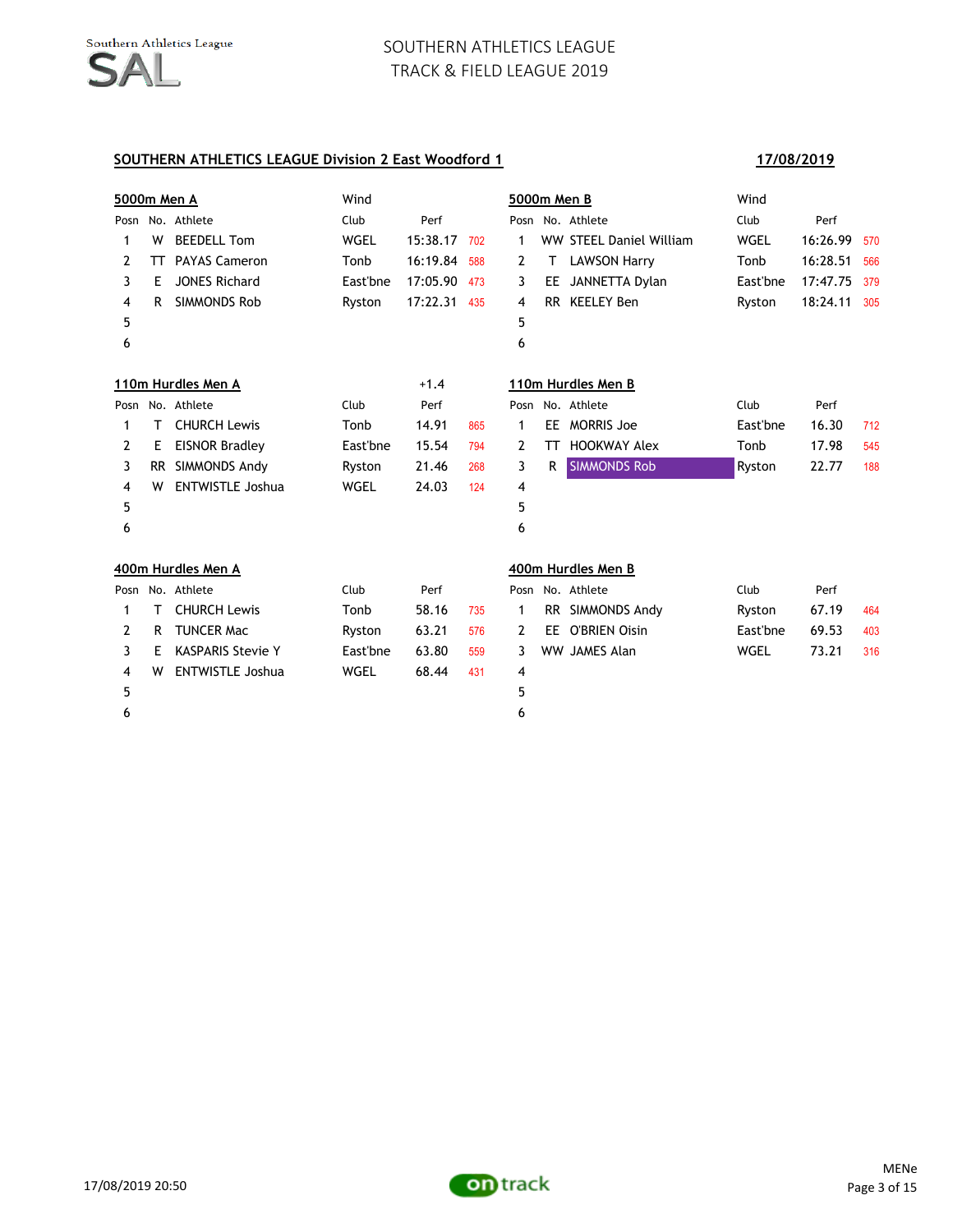|       |    | 2000m S/Chase Men A       |             |              |     |      |     | 2000m S/Chase Men B    |          |          |     |
|-------|----|---------------------------|-------------|--------------|-----|------|-----|------------------------|----------|----------|-----|
| Posn  |    | No. Athlete               | <b>Club</b> | Perf         |     |      |     | Posn No. Athlete       | Club     | Perf     |     |
|       | w  | <b>ENTWISTLE Joshua</b>   | WGEL        | 06:33.25 715 |     | 1    |     | RR SIMMONDS Andy       | Ryston   | 07:12.67 | 506 |
| 2     | Т  | <b>PATON Harry</b>        | Tonb        | 06:45.57     | 646 | 2    |     | WW EDWARDS Rhys X      | WGEL     | 07:18.61 | 477 |
| 3     | R  | SIMMONDS Rob              | Ryston      | 07:08.78     | 524 | 3    | TΤ  |                        | Tonb     | 07:27.51 | 437 |
| 4     | F  | <b>GRINDROD Matthew X</b> | East'bne    | 07:38.24     | 390 | 4    | EE. | O'BRIEN Oisin          | East'bne | 08:00.64 | 302 |
| 5     |    |                           |             |              |     | 5    |     |                        |          |          |     |
| 6     |    |                           |             |              |     | 6    |     |                        |          |          |     |
|       |    | High Jump Men A           |             |              |     |      |     | High Jump Men B        |          |          |     |
| Posn  |    | Bib Athlete               | <b>Club</b> | Perf         |     | Posn |     | Bib Athlete            | Club     | Perf     |     |
| $1 =$ | л. | <b>CHURCH Lewis</b>       | Tonb        | 1.95         | 794 | 1    | тт  | <b>HOOKWAY Alex</b>    | Tonb     | 1.70     | 588 |
| $1 =$ | E  | <b>EISNOR Bradley</b>     | East'bne    | 1.95         | 794 | 2    | EE  | <b>PELLING Stuart</b>  | East'bne | 1.70     | 588 |
| 3     | RR | SIMMONDS Rob              | Ryston      | 1.65         | 547 | 3    | R   | <b>HOUSTON Quinton</b> | Ryston   | 1.60     | 506 |
| 4     |    | WW JAMES Alan             | WGEL        | 1.10         | 87  |      |     |                        |          |          |     |

| Pole Vault Men A |                  |          |      |     |              |  | Pole Vault Men B |          |      |     |  |  |  |  |
|------------------|------------------|----------|------|-----|--------------|--|------------------|----------|------|-----|--|--|--|--|
|                  | Posn Bib Athlete | Club     | Perf |     |              |  | Posn Bib Athlete | Club     | Perf |     |  |  |  |  |
|                  | E EISNOR Bradley | East'bne | 3.65 | 654 |              |  | EE MORRIS Joe    | East'bne | 3.50 | 620 |  |  |  |  |
|                  | HOOKWAY Alex     | Tonb     | 3.30 | 574 | <sup>2</sup> |  | RR HOGARTH Ian   | Ryston   | 1.05 | 17  |  |  |  |  |
| R                | SIMMONDS Rob     | Ryston   | 1.90 | 244 |              |  |                  |          |      |     |  |  |  |  |

|      |   | Long Jump Men A       |          |      |     | Long Jump Men B |     |                        |          |      |     |  |  |
|------|---|-----------------------|----------|------|-----|-----------------|-----|------------------------|----------|------|-----|--|--|
| Posn |   | Bib Athlete           | Club     | Perf |     | Posn            |     | Bib Athlete            | Club     | Perf |     |  |  |
|      |   | <b>KENDALL Harry</b>  | Tonb     | 6.84 | 813 |                 |     | <b>CHURCH Lewis</b>    | Tonb     | 6.82 | 809 |  |  |
|      | Е | <b>EISNOR Bradley</b> | East'bne | 6.57 | 759 | 2               |     | EE STIRLING Grant      | East'bne | 5.65 | 579 |  |  |
|      | w | OSHODI Samuel X       | WGEL     | 5.89 | 626 | 3.              |     | WW O'NEILL Joey Y      | WGEL     | 4.98 | 450 |  |  |
| 4    | R | <b>TUNCER Mac</b>     | Ryston   | 5.65 | 579 | 4               | RR. | <b>HOUSTON Ouinton</b> | Ryston   | 4.66 | 389 |  |  |
| 5    |   |                       |          |      |     | 5.              |     |                        |          |      |     |  |  |
| 6    |   |                       |          |      |     | 6               |     |                        |          |      |     |  |  |

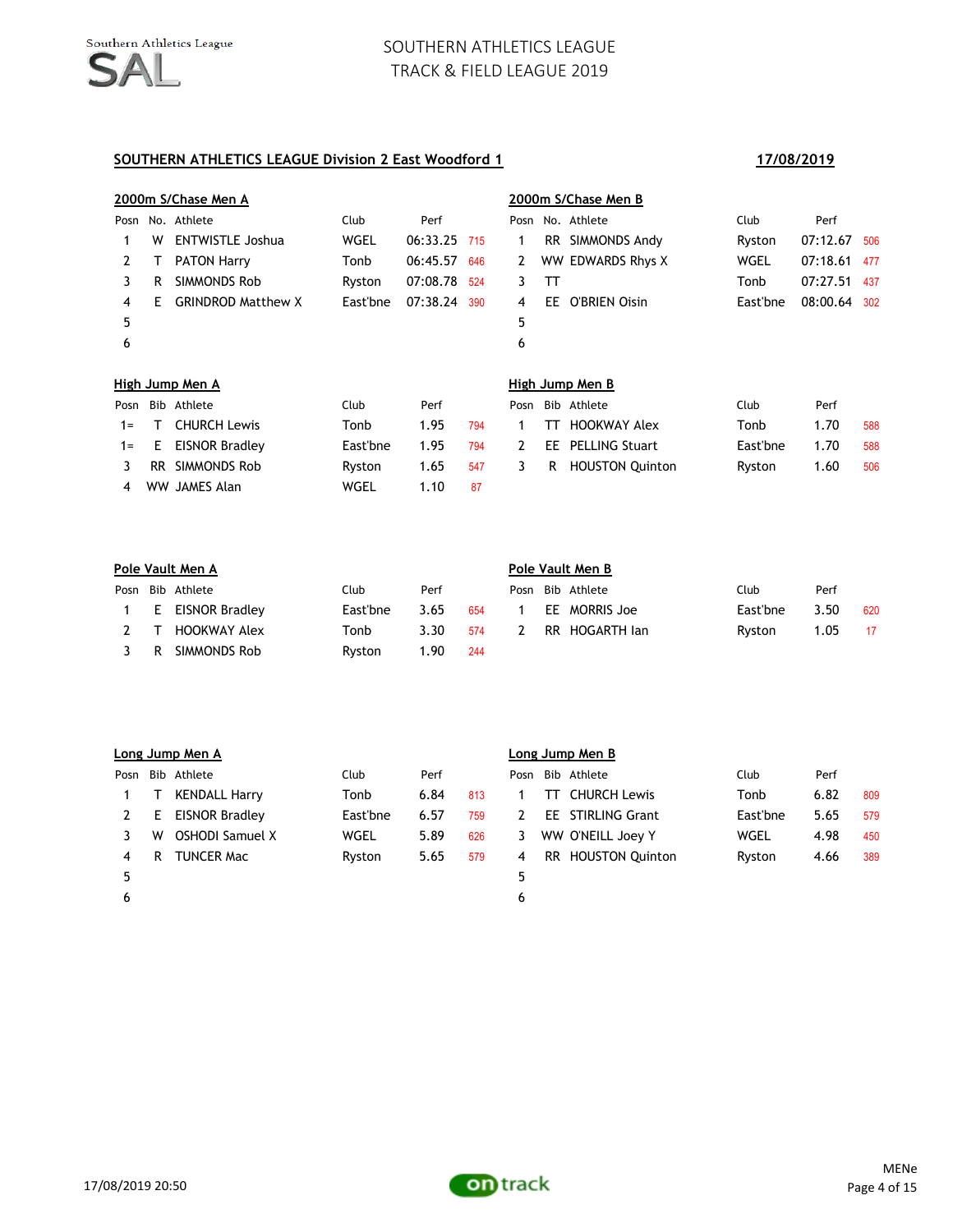|                     |    | <u>Triple Jump Men A</u> |             |       |      |              |    | <b>Triple Jump Men B</b> |          |       |     |
|---------------------|----|--------------------------|-------------|-------|------|--------------|----|--------------------------|----------|-------|-----|
| Posn                |    | Bib Athlete              | Club        | Perf  |      |              |    | Posn Bib Athlete         | Club     | Perf  |     |
| 1                   | W  | <b>DAVIS Lawrence</b>    | <b>WGEL</b> | 15.79 | 1014 | 1            |    | EE HENNESSY Liam Y       | East'bne | 12.17 | 668 |
| 2                   | Е  | <b>STIRLING Grant</b>    | East'bne    | 12.43 | 694  | 2            |    | WW JAMES Alan            | WGEL     | 10.01 | 436 |
| 3                   | R. | <b>TUNCER Mac</b>        | Ryston      | 11.74 | 623  | 3            |    | RR HOUSTON Quinton       | Ryston   | 9.38  | 362 |
| 4                   |    |                          |             |       |      | 4            |    |                          |          |       |     |
| 5                   |    |                          |             |       |      | 5            |    |                          |          |       |     |
| 6                   |    |                          |             |       |      | 6            |    |                          |          |       |     |
| Shot Men A          |    |                          |             |       |      | Shot Men B   |    |                          |          |       |     |
| Posn                |    | Bib Athlete              | Club        | Perf  |      | Posn         |    | Bib Athlete              | Club     | Perf  |     |
| 1                   |    | WW WILLIAMS Hugh         | WGEL        | 11.99 | 694  | 1            |    | EE EISNOR Bradley        | East'bne | 11.39 | 655 |
| 2                   | E. | <b>MORRIS Joe</b>        | East'bne    | 11.69 | 675  | 2            | W  | <b>OSHODI Anthony</b>    | WGEL     | 11.17 | 640 |
| 3                   | Τ  | <b>HOOKWAY Alex</b>      | Tonb        | 11.69 | 675  | 3            | R  | <b>SIMMONDS Rob</b>      | Ryston   | 9.07  | 487 |
| 4                   |    | RR YELLOP Daniel         | Ryston      | 10.07 | 562  | 4            |    | TT HARCOURT David        | Tonb     | 6.75  | 280 |
| 5                   |    |                          |             |       |      | 5            |    |                          |          |       |     |
| 6                   |    |                          |             |       |      | 6            |    |                          |          |       |     |
| <u>Discus Men A</u> |    |                          |             |       |      | Discus Men B |    |                          |          |       |     |
| Posn                |    | Bib Athlete              | Club        | Perf  |      |              |    | Posn Bib Athlete         | Club     | Perf  |     |
| 1                   | W  | LINQUE Christopher       | WGEL        | 45.09 | 786  | 1            |    | TT KENDALL Harry         | Tonb     | 35.74 | 650 |
| 2                   | Τ  | <b>CHURCH Lewis</b>      | Tonb        | 39.82 | 711  | 2            |    | WW WILLIAMS Hugh         | WGEL     | 31.96 | 589 |
| 3                   | E. | <b>MORRIS Joe</b>        | East'bne    | 37.29 | 674  | 3            |    | EE EISNOR Bradley        | East'bne | 30.73 | 568 |
| 4                   | R  | SIMMONDS Rob             | Ryston      | 31.71 | 584  | 4            |    | RR SIMMONDS Andy         | Ryston   | 27.88 | 517 |
| 5                   |    |                          |             |       |      | 5            |    |                          |          |       |     |
| 6                   |    |                          |             |       |      | 6            |    |                          |          |       |     |
|                     |    | Hammer Men A             |             |       |      |              |    | Hammer Men B             |          |       |     |
| Posn                |    | Bib Athlete              | Club        | Perf  |      |              |    | Posn Bib Athlete         | Club     | Perf  |     |
| 1                   | R. | SIMMONDS Andy            | Ryston      | 35.18 | 592  | 1            |    | RR SIMMONDS Rob          | Ryston   | 31.13 | 542 |
| 2                   | E. | <b>MORRIS Joe</b>        | East'bne    | 33.74 | 575  | 2            |    | WW WILLIAMS Hugh         | WGEL     | 30.19 | 530 |
| 3                   | W  | <b>HARFORD Fergus</b>    | WGEL        | 31.24 | 544  | 3            |    | EE SLAUGHTER Brian       | East'bne | 25.96 | 473 |
| 4                   | т  | <b>HARCOURT David</b>    | Tonb        | 21.20 | 400  | 4            |    |                          |          |       |     |
| 5                   |    |                          |             |       |      | 5            |    |                          |          |       |     |
| 6                   |    |                          |             |       |      | 6            |    |                          |          |       |     |
|                     |    | Javelin Men A            |             |       |      |              |    | Javelin Men B            |          |       |     |
|                     |    | Posn Bib Athlete         | Club        | Perf  |      |              |    | Posn Bib Athlete         | Club     | Perf  |     |
| 1                   | T. | <b>KENDALL Harry</b>     | Tonb        | 50.97 | 736  | 1            |    | TT CHURCH Lewis          | Tonb     | 47.77 | 695 |
| 2                   | R. | SIMMONDS Rob             | Ryston      | 45.10 | 660  | 2            | E. | <b>HENNESSY Liam Y</b>   | East'bne | 43.62 | 640 |
| 3                   |    | EE SLAUGHTER Brian       | East'bne    | 44.67 | 654  | 3            |    | RR HOUSTON Quinton       | Ryston   | 31.82 | 471 |
| 4                   | W  | <b>ENTWISTLE Joshua</b>  | <b>WGEL</b> | 28.83 | 425  | 4            |    | WW WILLIAMS Hugh         | WGEL     | 17.47 | 221 |
| 5                   |    |                          |             |       |      | 5            |    |                          |          |       |     |
| 6                   |    |                          |             |       |      | 6            |    |                          |          |       |     |

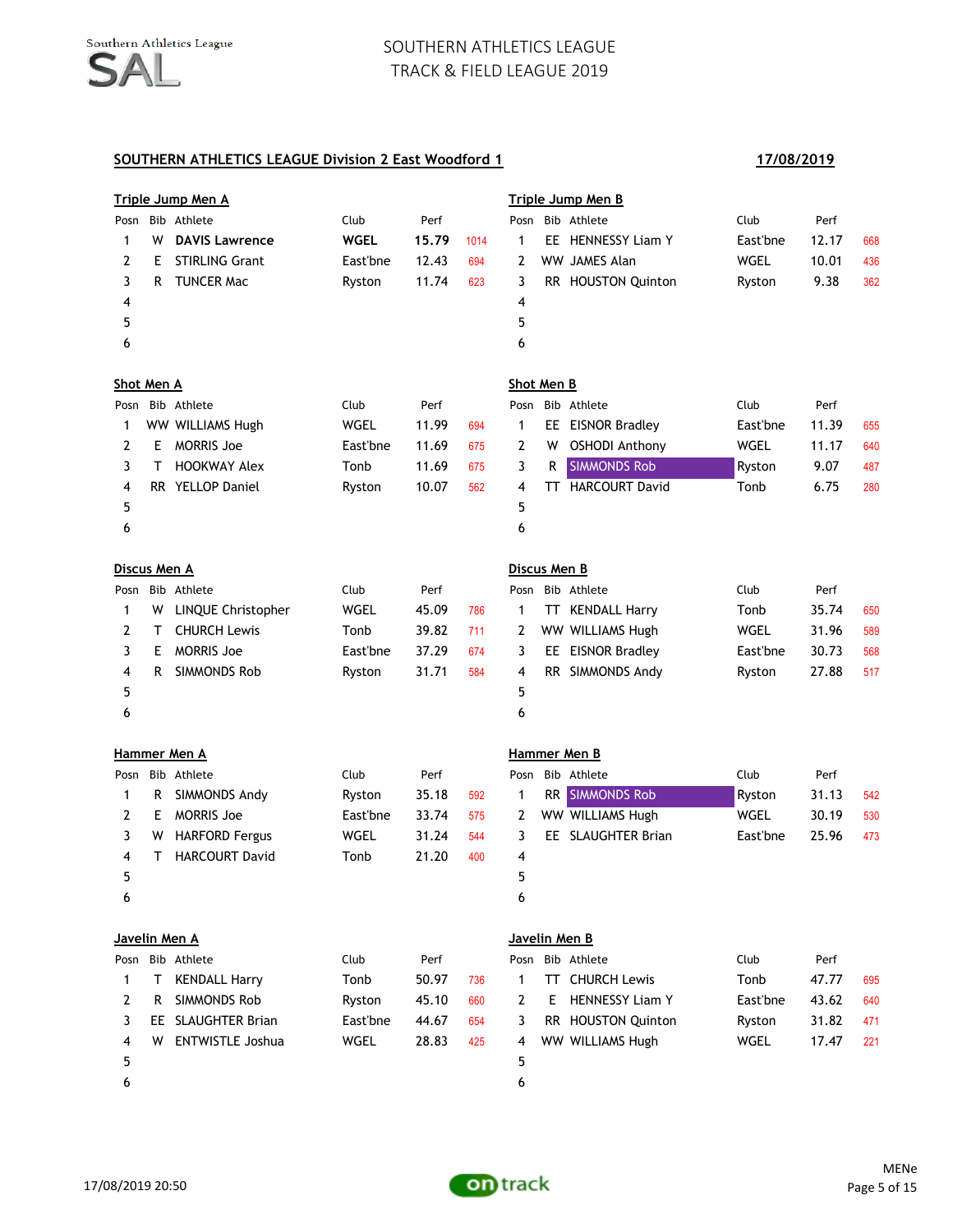### **SOUTHERN ATHLETICS LEAGUE Division 2 East Woodford 1 17/08/2019**

|   |    | 4 x 100m Men A |                                                               |       |
|---|----|----------------|---------------------------------------------------------------|-------|
|   |    | Posn No. Club  | <b>Runners</b>                                                | Perf  |
|   | E. | East'bne       | SARGENT Movo Y SMITH Bryn Y EISNOR Bradley WRIGHT Bailey Y    | 42.56 |
|   |    | Tonb           | BACHORSKI Anton Y LENNARD Jack SMITH George Y COLLINS Lewis   | 42.69 |
|   | w  | WGEL           | RICHARDS Adrian O'NEILL Joey Y SCANLAN Paul AMO-DADZIE Eugene | 43.68 |
| 4 | R  | Ryston         | CARTY Simon KEELEY Ben YELLOP Daniel HOUSTON Quinton          | 47.26 |
| 5 |    |                |                                                               |       |
| 6 |    |                |                                                               |       |
|   |    |                |                                                               |       |

#### **4 x 400m Men A**

|              |        | Posn No. Club | <b>Runners</b>                                                              | Perf     |
|--------------|--------|---------------|-----------------------------------------------------------------------------|----------|
| $\mathbf{1}$ | $\top$ | Tonb          | MOLLOY Sean LENNARD Jack KENDALL Harry COLLINS Lewis                        | 03:22.04 |
| 2            |        | E East'bne    | MORRIS Joe SMITH Bryn Y SARGENT Moyo Y EISNOR Bradley                       | 03:26.01 |
|              |        | W WGEL        | WEERAKKODY Videsh Y RICHARDS Adrian ADOLPHUS Thomas Y SCANLAN Paul 03:34.07 |          |
| 4            |        | R Ryston      | TUNCER Mac KEELEY Ben YELLOP Daniel QUERCIA-SMALE Steven Y                  | 03:54.14 |
| 5            |        |               |                                                                             |          |
| - 6          |        |               |                                                                             |          |

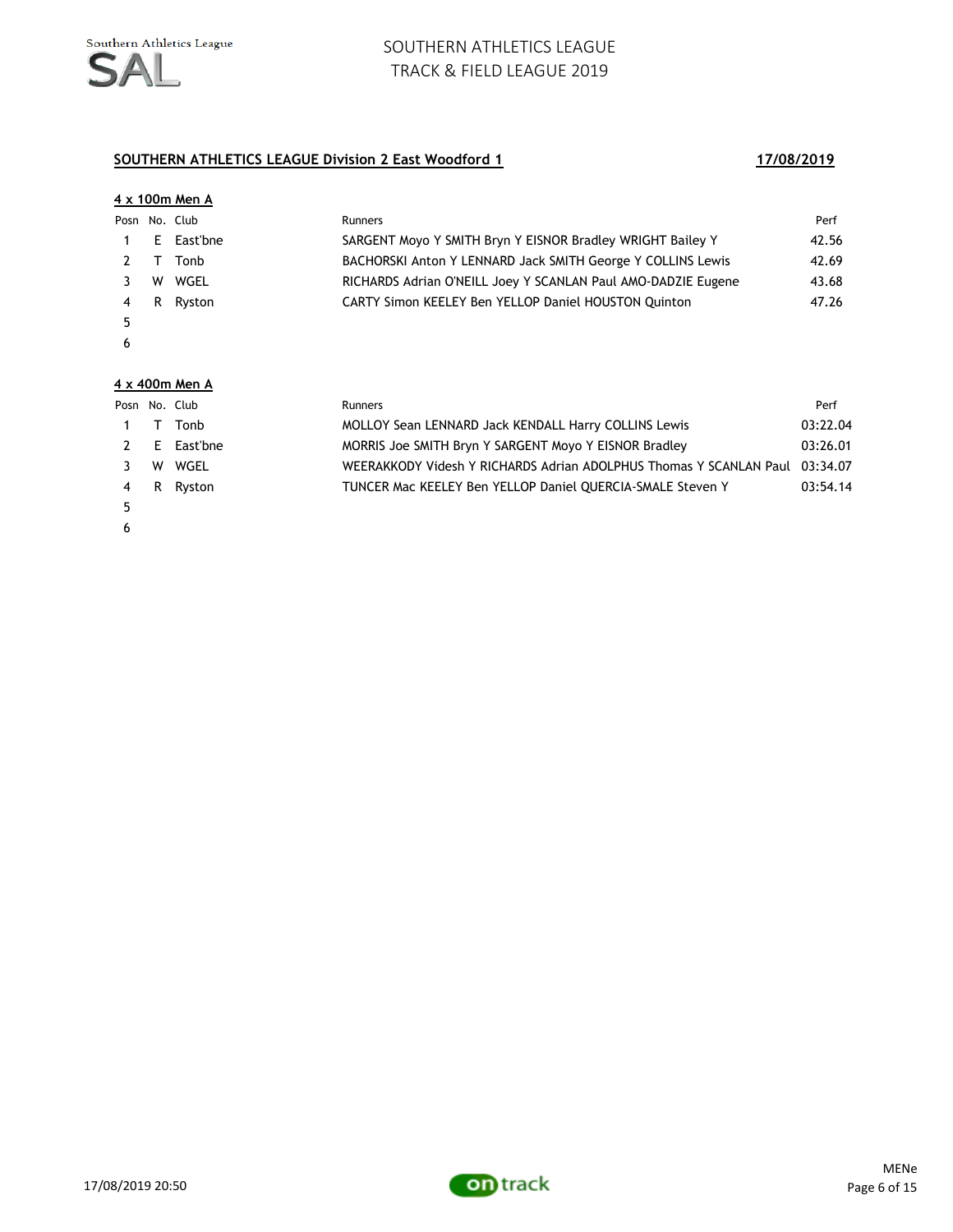#### **SOUTHERN ATHLETICS LEAGUE Division 2 East Woodford 1**

 $5$  5

## **100m Women A** Wind +0.9 **100m Women B** Wind +0.9 Posn No. Athlete **Club** Club Perf Posn No. Athlete **Club** Perf 1 E MARTLEW Shania Y East'bne 12.58 734 1 WW ANDERSON Sophie X WGEL 12.84 677 2 W LEWIS Eloise Y WGEL 12.65 718 2 EE CAMPBELL-MARSHALL Esme East'bne 13.34 576 3 T MURPHY Jessica Tonb 13.05 634 3 TT ROOT Asha Y Tonb 16.22 169 4 R CHEN Holly **Ryston** 14.50 377 4 RR TUFF Rebecca **Ryston** 18.38 33

**17/08/2019**

| 6    |    |                         |          |        |     | 6  |    |                                    |        |        |     |
|------|----|-------------------------|----------|--------|-----|----|----|------------------------------------|--------|--------|-----|
|      |    | 200m Women A            | Wind     | $-1.9$ |     |    |    | 200m Women B                       | Wind   | $-1.9$ |     |
| Posn |    | No. Athlete             | Club     | Perf   |     |    |    | Posn No. Athlete                   | Club   | Perf   |     |
|      | w  | RYAN Joanne             | WGEL     | 25.89  | 716 |    |    | WW LEWIS Eloise Y                  | WGEL   | 26.67  | 638 |
|      | F  | <b>MARTLEW Shania Y</b> | East'bne | 26.24  | 680 | 2  |    | <b>MURPHY Jessica</b>              | Tonb   | 27.50  | 562 |
| 3    |    | ROOT Asha Y             | Tonb     | 26.49  | 655 | 3. |    | EE CAMPBELL-MARSHALL Esme East'bne |        | 27.92  | 525 |
| 4    | R. | <b>CHEN Holly</b>       | Ryston   | 33.83  | 163 | 4  | RR | WHITE Alice                        | Ryston | 34.30  | 145 |
| 5    |    |                         |          |        |     | 5  |    |                                    |        |        |     |
| 6    |    |                         |          |        |     | 6  |    |                                    |        |        |     |

|   |   | 400m Women A      |          |       |     | 400m Women B |     |                      |          |       |     |  |
|---|---|-------------------|----------|-------|-----|--------------|-----|----------------------|----------|-------|-----|--|
|   |   | Posn No. Athlete  | Club     | Perf  |     |              |     | Posn No. Athlete     | Club     | Perf  |     |  |
|   | Л | ROOT Asha Y       | Tonb     | 57.16 | 794 |              | TT. | O'HARA Jessica Y     | Tonb     | 62.47 | 589 |  |
|   | w | RYAN Joanne       | WGEL     | 59.40 | 704 | 2            |     | WW ANDERSON Sophie X | WGEL     | 62.54 | 587 |  |
|   | F | NOËL Emma         | East'bne | 70.46 | 343 | 3            |     | EE UNGOED Georgia    | East'bne | 76.09 | 212 |  |
| 4 | R | <b>CHEN Holly</b> | Ryston   | 85.03 | 71  | -4           |     | RR TUFF Rebecca      | Ryston   | 92.92 | 11  |  |
| 5 |   |                   |          |       |     | 5            |     |                      |          |       |     |  |
| 6 |   |                   |          |       |     | 6            |     |                      |          |       |     |  |

|   |    | 800m Women A          |          |          |     | 800m Women B |  |                          |          |              |       |
|---|----|-----------------------|----------|----------|-----|--------------|--|--------------------------|----------|--------------|-------|
|   |    | Posn No. Athlete      | Club     | Perf     |     |              |  | Posn No. Athlete         | Club     | Perf         |       |
|   | w  | WILBY Rebecca         | WGEL     | 02:27.08 | 606 | 1            |  | WW MCLEAN-JACKSON Wren X | WGEL     | 02:38.19     | 449   |
|   |    | <b>GOODGE Katie X</b> | Tonb     | 02:27.53 | 599 | 2            |  | TT THOMPSON Lucy         | Tonb     | 02:39.97     | - 426 |
|   | R  | <b>BOOTH Rosie X</b>  | Ryston   | 02:45.24 | 362 | 3            |  | EE UNGOED Georgia        | East'bne | 03:07.19 153 |       |
| 4 | E. | <b>HARRIS Havley</b>  | East'bne | 02:49.96 | 309 | 4            |  | RR MOYLE Katy X          | Ryston   | 03:10.30 131 |       |
| 5 |    |                       |          |          |     | 5.           |  |                          |          |              |       |
| 6 |    |                       |          |          |     | 6            |  |                          |          |              |       |

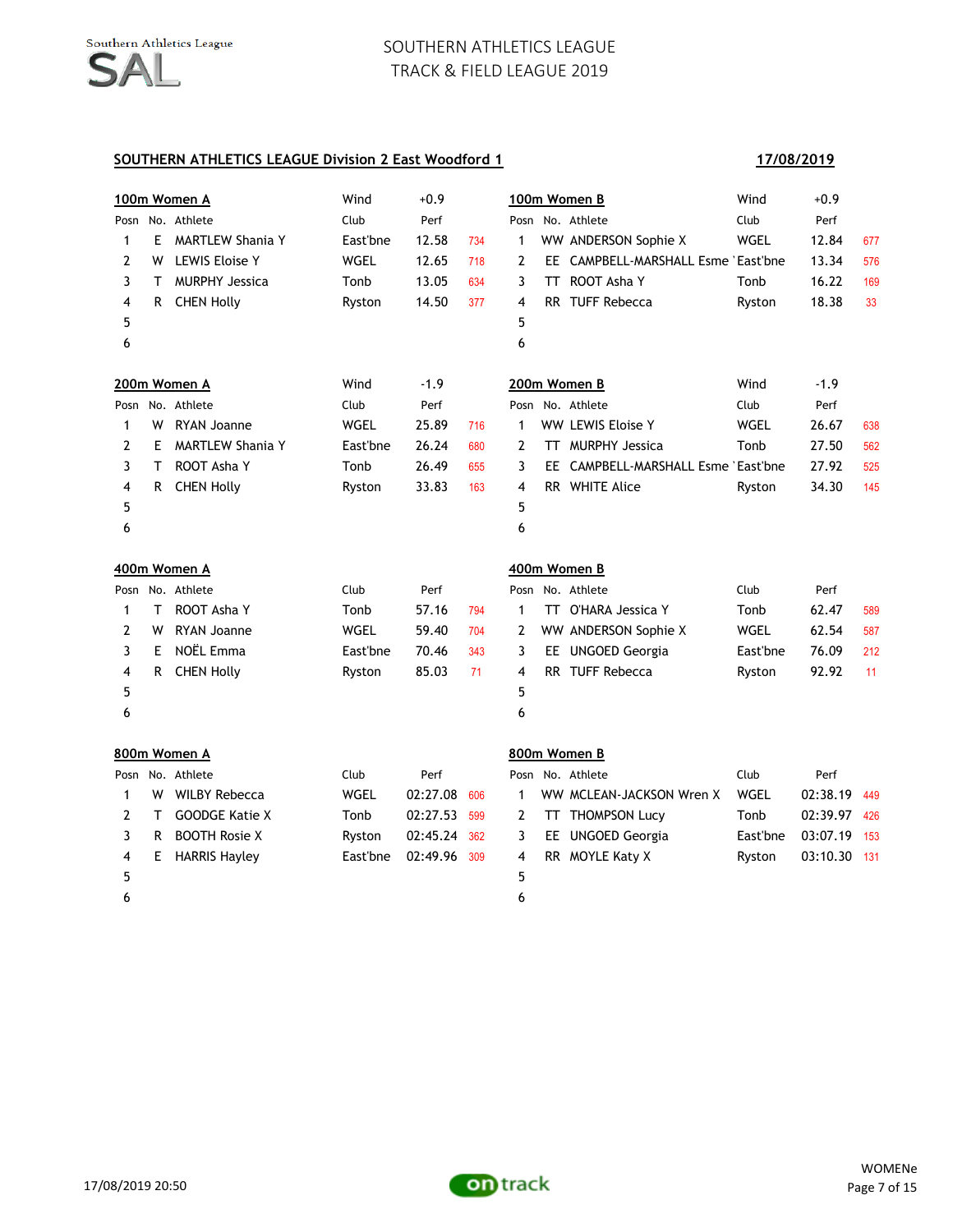|      | 1500m Women A        |                       |             |          |     | 1500m Women B |   |                      |          |          |                |
|------|----------------------|-----------------------|-------------|----------|-----|---------------|---|----------------------|----------|----------|----------------|
| Posn |                      | No. Athlete           | Club        | Perf     |     |               |   | Posn No. Athlete     | Club     | Perf     |                |
| 1    | Τ                    | <b>GOODGE Katie X</b> | Tonb        | 04:58.21 | 641 | 1             |   | WW WILBY Rebecca     | WGEL     | 05:10.57 | 552            |
| 2    | W                    | <b>WATSON Zoe</b>     | <b>WGEL</b> | 05:09.35 | 561 | 2             |   | TT THOMPSON Lucy     | Tonb     | 05:24.20 | 462            |
| 3    | R                    | <b>BOOTH Rosie X</b>  | Ryston      | 05:31.87 | 415 | 3             |   | RR MOYLE Katy X      | Ryston   | 06:51.15 | -77            |
| 4    | E.                   | <b>HARRIS Hayley</b>  | East'bne    | 07:36.07 | 5   | 4             |   | EE BURGESS Heidi     | East'bne | 08:32.92 |                |
| 5    |                      |                       |             |          |     | 5             |   |                      |          |          |                |
| 6    |                      |                       |             |          |     | 6             |   |                      |          |          |                |
|      |                      | 3000m Women A         |             |          |     |               |   | 3000m Women B        |          |          |                |
| Posn |                      | No. Athlete           | Club        | Perf     |     |               |   | Posn No. Athlete     | Club     | Perf     |                |
| 1    | т                    | <b>CROCKFORD Alex</b> | Tonb        | 11:31.31 | 492 | 1             |   | TT PUXTY Stephanie Y | Tonb     | 12:54.58 | 268            |
| 2    | E.                   | <b>MAKER Cara</b>     | East'bne    | 14:50.80 | 66  | 2             |   | EE BURGESS Heidi     | East'bne | 16:01.03 | 9              |
| 3    | R                    | <b>CLARE Lindsey</b>  | Ryston      | 16:17.89 | 3   | 3             |   | RR TUFF Rebecca      | Ryston   | 16:18.82 | $\overline{2}$ |
| 4    |                      |                       |             |          |     | 4             |   |                      |          |          |                |
| 5    |                      |                       |             |          |     | 5             |   |                      |          |          |                |
| 6    |                      |                       |             |          |     | 6             |   |                      |          |          |                |
|      | 100m Hurdles Women A |                       | Wind        | $+1.5$   |     |               |   | 100m Hurdles Women B | Wind     | $+1.5$   |                |
| Posn |                      | Athlete               | Club        | Perf     |     |               |   | Posn No. Athlete     | Club     | Perf     |                |
| 1    | W                    | MACDONALD Amelia Y    | WGEL        | 16.59    | 651 | $\mathbf{1}$  | E | NOËL Emma            | East'bne | 18.97    | 444            |
| 2    |                      | EE MAKER Cara         | East'bne    | 17.27    | 588 | 2             |   | RR WHITE Alice       | Ryston   | 21.75    | 248            |
| 3    | R                    | <b>TUNCER Katy</b>    | Ryston      | 20.19    | 352 | 3             |   |                      |          |          |                |
| 4    |                      |                       |             |          |     | 4             |   |                      |          |          |                |
| 5    |                      |                       |             |          |     | 5             |   |                      |          |          |                |
| 6    |                      |                       |             |          |     | 6             |   |                      |          |          |                |
|      |                      | 400m Hurdles Women A  |             |          |     |               |   | 400m Hurdles Women B |          |          |                |
|      |                      | Posn No. Athlete      | Club        | Perf     |     |               |   | Posn No. Athlete     | Club     | Perf     |                |
| 1    | E.                   | NOËL Emma             | East'bne    | 71.71    | 595 | $\mathbf{1}$  |   | EE MAKER Cara        | East'bne | 78.58    | 429            |
| 2    | W                    | <b>FINCH Millie Y</b> | WGEL        | 81.82    | 359 | 2             |   | RR TUFF Rebecca      | Ryston   | 101.21   | 52             |
| 3    | R                    | <b>CLARKE Gaye</b>    | Ryston      | 99.50    | 70  | 3             |   |                      |          |          |                |
| 4    |                      |                       |             |          |     | 4             |   |                      |          |          |                |
| 5    |                      |                       |             |          |     | 5             |   |                      |          |          |                |
| 6    |                      |                       |             |          |     | 6             |   |                      |          |          |                |

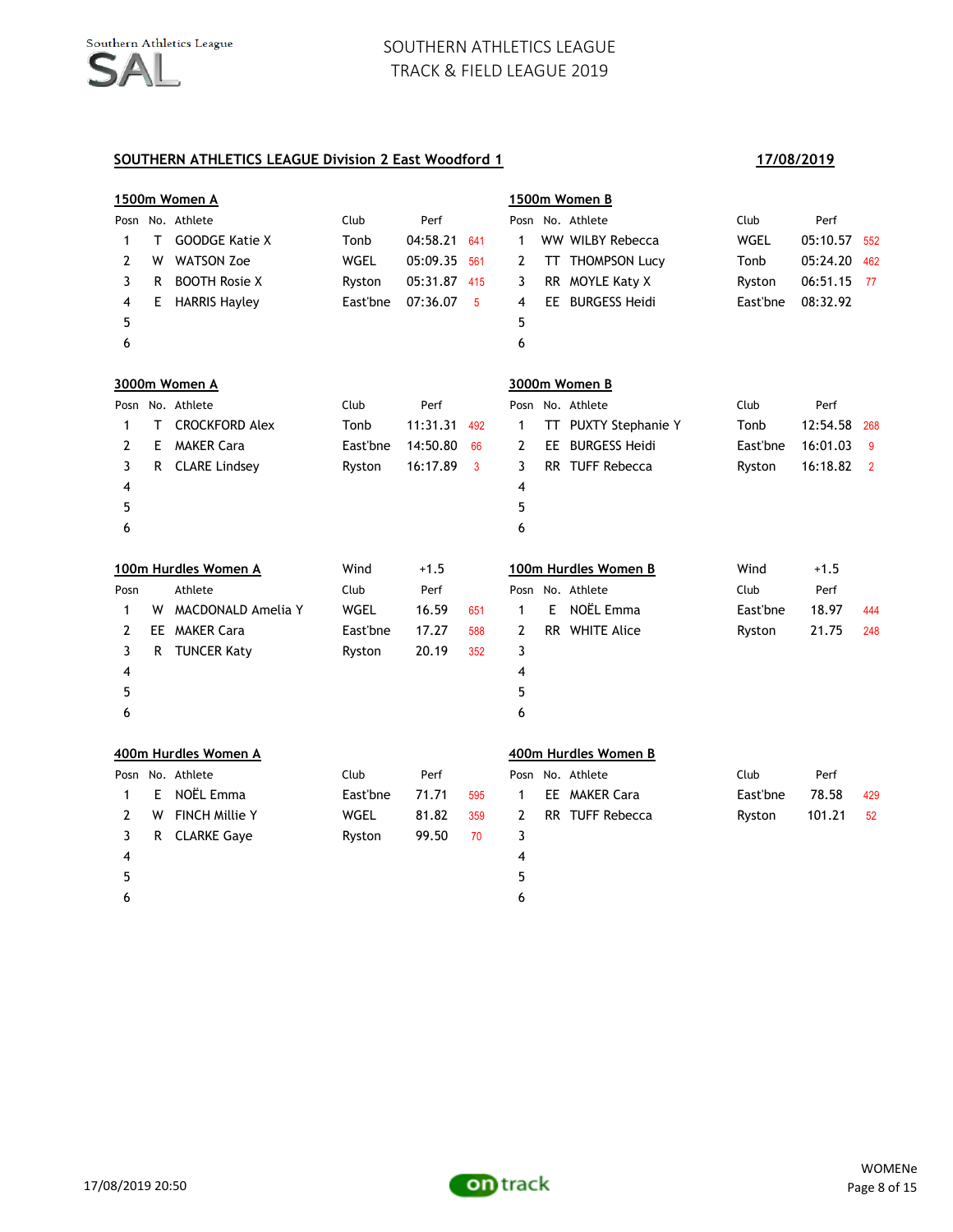#### **SOUTHERN ATHLETICS LEAGUE Division 2 East Woodford 1 17/08/2019**

4 W VERWEIJ Iris WGEL 1.40 531

# **2000m S/Chase Women A 2000m S/Chase Women B** Posn No. Athlete **Club** Club Perf Posn No. Athlete **Club** Perf 1 TT THOMPSON Lucy Tonb 08:33.25 417 1 T ANDERSON Luciana X Tonb 08:43.24 381 2 E HARRIS Hayley East'bne 08:43.59 380 2 RR MOYLE Katy X Ryston 11:20.60 36 3 R BOOTH Rosie X Ryston 08:57.22 335 3 EE BURGESS Heidi East'bne 13:19.48 4 4  $5$  5  $6$ **High Jump Women A High Jump Women B** Posn Bib Athlete Club Perf Posn Bib Athlete Club Perf 1 T LAQERETABUA Una Tonb 1.48 616 1 EE BURGESS Heidi East'bne 1.30 424 2 RR TUNCER Katy **Ryston 1.45 584 2 WW BOYCE Kyra X** WGEL 1.25 371 3 E NOËL Emma East'bne 1.40 531 3 R CLARKE Gaye Ryston 1.20 317

|     | Pole Vault Women A  |          |      |     | Pole Vault Women B |  |                  |          |      |     |  |
|-----|---------------------|----------|------|-----|--------------------|--|------------------|----------|------|-----|--|
|     | Posn Bib Athlete    | Club     | Perf |     | Posn               |  | Bib Athlete      | Club     | Perf |     |  |
|     | 1 T LAOERETABUA Una | Tonb     | 2.60 | 560 |                    |  | 1 TT CRUSH Angie | Tonb     | 2.00 | 392 |  |
| 2   | EE HARRIS Hayley    | East'bne | 2.10 | 421 | $2=$               |  | E BURGESS Heidi  | East'bne | 1.05 | -99 |  |
| 3 R | <b>TUNCER Katy</b>  | Rvston   | 1.05 | -99 | $2 =$              |  | RR TUFF Rebecca  | Ryston   | 1.05 | -99 |  |

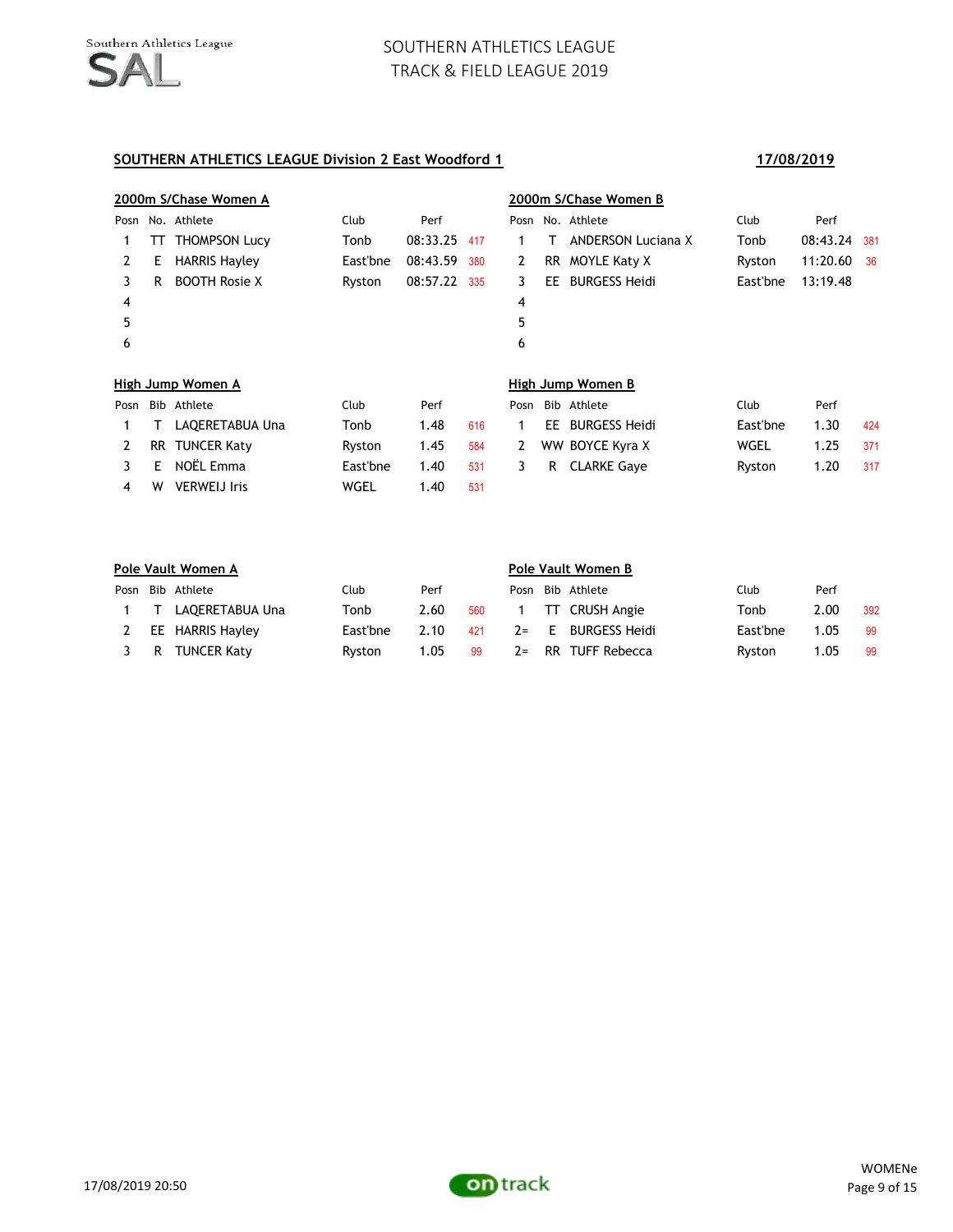#### **SOUTHERN ATHLETICS LEAGUE Division 2 East Woodford 1 17/08/2019**

# **Long Jump Women A Long Jump Women B** Posn Bib Athlete Club Perf Posn Bib Athlete Club Perf 1 W MACDONALD Amelia Y WGEL 5.17 733 1 WW ROCASTLE Denesha Y WGEL 4.66 612 2 T LAQERETABUA Una Tonb 4.70 621 2 EE MAKER Cara Cast'bne 4.56 588 3 E NOËL Emma East'bne 4.64 607 3 TT MURPHY Jessica Tonb 4.16 494 4 R CHEN Holly Ryston 4.16 494 4 RR WHITE Alice Ryston 3.86 424  $5$  5  $6$ **Triple Jump Women A Triple Jump Women B** Posn Bib Athlete Club Perf Posn Bib Athlete Club Perf 1 W ROCASTLE Denesha Y WGEL 11.24 778 1 WW OLUBODUN Naomi X WGEL 8.65 486 2 R CHEN Holly **Ryston** 9.41 574 2 EE BURGESS Heidi **East**'bne 8.28 443 3 E NOËL Emma East'bne 8.53 472 3 RR WHITE Alice Ryston 7.98 407 4 TT THOMPSON Lucy Tonb 6.99 285 4 T CROCKFORD Alex Tonb 5.46 79  $5$  5  $6$ **Shot Women A Shot Women B** Posn Bib Athlete Club Perf Posn Bib Athlete Club Perf 1 T LAQERETABUA Una Tonb 9.57 658 1 TT NICHOLLS Charlotte Tonb 8.67 595 2 WW OKAFOR Emmaline WGEL 8.95 615 2 EE NOËL Emma East'bne 7.17 478 3 E CAMPBELL-MARSHALL Esme East'bne 8.77 602 3 RR TUFF Rebecca Byston 6.80 447 4 R TUNCER Katy Ryston 8.30 567 4 W VERWEIJ Iris WGEL 6.48 418  $5$  5  $6$ **Discus Women A Discus Women B** Posn Bib Athlete Club Perf Posn Bib Athlete Club Perf 1 W HAMILTON Precious Y WGEL 36.19 757 1 WW OKAFOR Emmaline WGEL 25.51 601 2 T NICHOLLS Charlotte Tonb 24.20 578 2 TT BRADLEY Diane Tonb 21.09 522 3 EE NOËL Emma East'bne 17.15 438 3 R TUFF Rebecca Ryston 16.05 412 4 RR SIMMONDS Marlene Ryston 16.39 420 4 E HARRIS Hayley East'bne 15.68 402  $5$

17/08/2019 20:50

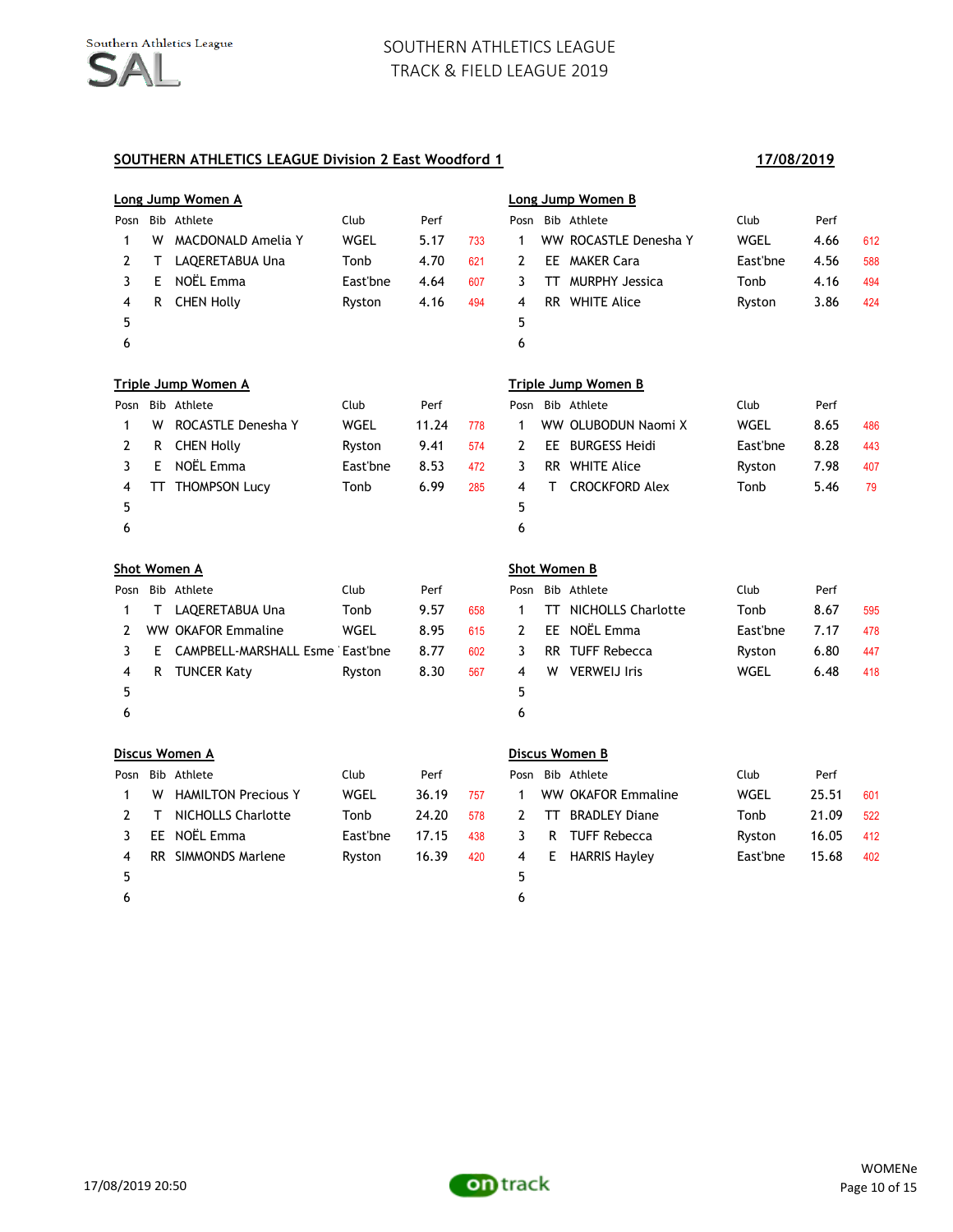#### **SOUTHERN ATHLETICS LEAGUE Division 2 East Woodford 1 17/08/2019**

|              |     | Hammer Women A          |          |       |     |      |    | Hammer Women B        |          |       |     |
|--------------|-----|-------------------------|----------|-------|-----|------|----|-----------------------|----------|-------|-----|
| Posn         |     | Bib Athlete             | Club     | Perf  |     |      |    | Posn Bib Athlete      | Club     | Perf  |     |
|              | W   | <b>GOLBAN Andreea Y</b> | WGEL     | 45.49 | 797 | 1    |    | WW HOWE Stephanie     | WGEL     | 40.38 | 737 |
| $\mathbf{2}$ |     | NICHOLLS Charlotte      | Tonb     | 28.13 | 576 | 2    |    | RR TUFF Rebecca       | Ryston   | 17.23 | 397 |
| 3            | R.  | <b>CLARKE Gave</b>      | Ryston   | 22.31 | 487 | 3    | TΤ | <b>BRADLEY Diane</b>  | Tonb     | 16.46 | 382 |
| 4            | Е   | <b>HARRIS Hayley</b>    | East'bne | 18.52 | 421 | 4    |    | EE NOËL Emma          | East'bne | x     |     |
| 5            |     |                         |          |       |     | 5    |    |                       |          |       |     |
| 6            |     |                         |          |       |     | 6    |    |                       |          |       |     |
|              |     | Javelin Women A         |          |       |     |      |    | Javelin Women B       |          |       |     |
| Posn         | Bib | Athlete                 | Club     | Perf  |     | Posn |    | Bib Athlete           | Club     | Perf  |     |
|              |     | JONES Keira X           | Tonb     | 29.48 | 664 | 1    | π  | <b>MURPHY Jessica</b> | Tonb     | 26.91 | 625 |
| $\mathbf{2}$ | E.  | NOËL Emma               | East'bne | 27.45 | 633 | 2    | EE | <b>HARRIS Hayley</b>  | East'bne | 23.52 | 570 |
| 3            | W   | <b>VERWEIJ Iris</b>     | WGEL     | 23.43 | 568 | 3    |    | WW OLUBODUN Naomi X   | WGEL     | 21.10 | 527 |
| 4            | R   | <b>TUNCER Katy</b>      | Ryston   | 19.54 | 497 | 4    |    | RR TUFF Rebecca       | Ryston   | 18.90 | 485 |
| 5            |     |                         |          |       |     | 5    |    |                       |          |       |     |
| 6            |     |                         |          |       |     | 6    |    |                       |          |       |     |

#### **4 x 100m Women A**

| Posn No. Club |              | <b>Runners</b>                                                    | Perf  |
|---------------|--------------|-------------------------------------------------------------------|-------|
|               | W WGEL       | ANDERSON Sophie X RYAN Joanne ROCASTLE Denesha Y LEWIS Eloise Y   | 49.84 |
|               | 2 T Tonb     | ROOT Asha Y LAQERETABUA Una MURPHY Jessica O'HARA Jessica Y       | 50.96 |
|               | 3 E East'bne | CAMPBELL-MARSHALL Esme Y UNGOED Georgia MAKER Cara MARTLEW Shania | 51.87 |
|               | 4 R Ryston   | CHEN Holly CLARKE Gaye WHITE Alice TUFF Rebecca                   | 63.1  |
| 5             |              |                                                                   |       |

 $\epsilon$ 

#### **4 x 400m Women A**

| Posn No. |     |              | Club | <b>Runners</b>                                             | Perf     |
|----------|-----|--------------|------|------------------------------------------------------------|----------|
|          |     | 1 T Tonb     |      | ROOT Asha Y O'HARA Jessica Y MURPHY Jessica GOODGE Katie X | 04:13.29 |
|          |     | 2 W WGEL     |      | BOYCE Kyra X WATSON Zoe WILBY Rebecca RYAN Joanne          | 04:13.87 |
|          |     | 3 E East'bne |      | BURGESS Heidi UNGOED Georgia NOËL Emma PELLING Stuart      | 04:27.65 |
|          | 4 R | Rvston       |      | BOOTH Rosie X MOYLE Katy X TUFF Rebecca CLARE Lindsey      | 06:18.13 |
|          |     |              |      |                                                            |          |

 $\epsilon$ 

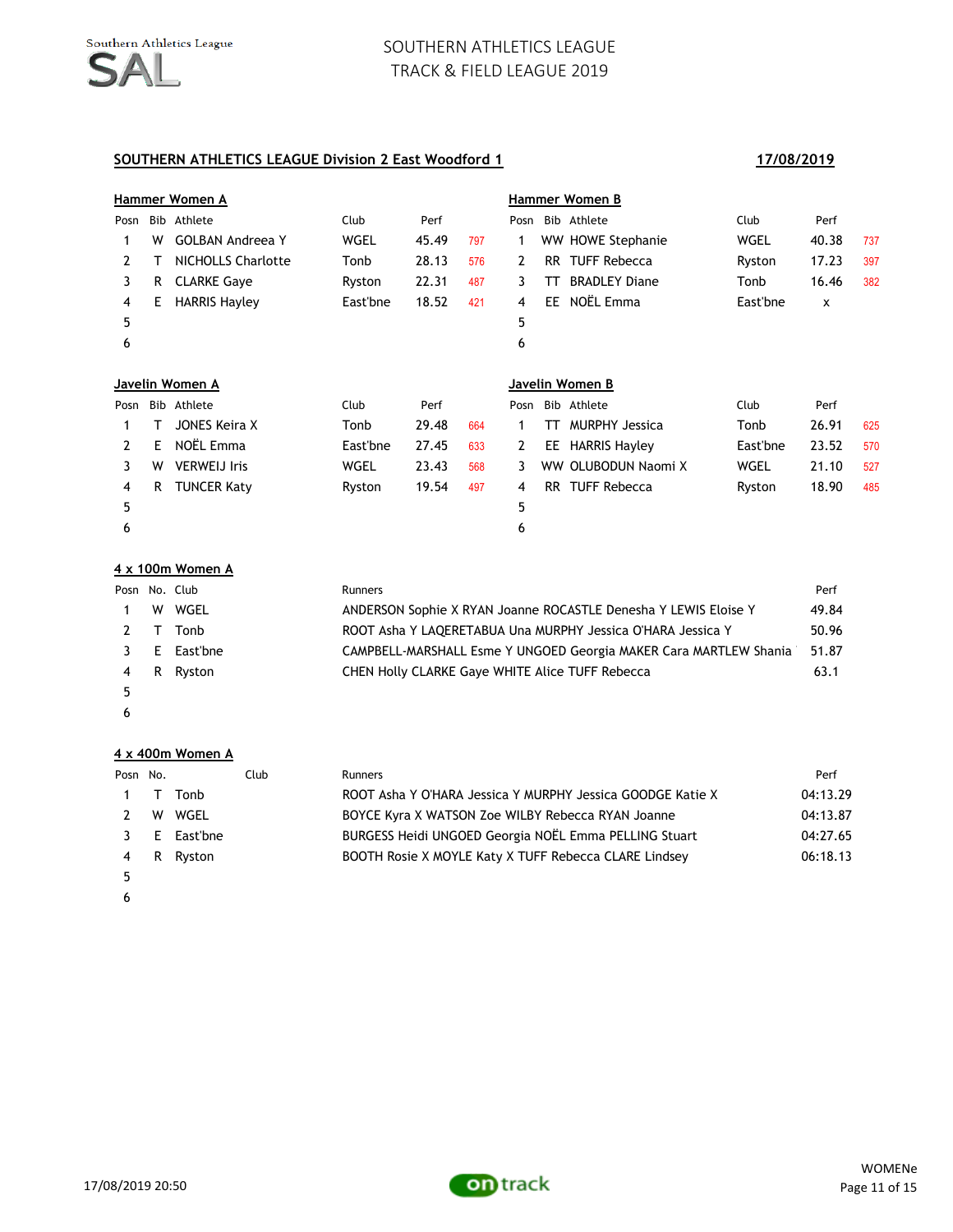#### **SOUTHERN ATHLETICS LEAGUE Division 2 East Woodford 1** 17/08/2019

|                     | <b>NON-SCORERS</b> |     |          |             | <b>NON-SCORERS</b>                      |     |      |             |
|---------------------|--------------------|-----|----------|-------------|-----------------------------------------|-----|------|-------------|
|                     | 400m Hurdles Men   |     |          |             | 400m Hurdles Women                      |     |      |             |
|                     | Posn Bib Athlete   | Age | Club     | Perf        | Posn Bib Athlete                        | Age | Club | Perf        |
| $\mathbf{1}$        |                    |     |          |             | $\mathbf{1}$                            |     |      |             |
| $\overline{2}$      |                    |     |          |             | 2                                       |     |      |             |
| 3                   |                    |     |          |             | 3                                       |     |      |             |
| 4<br>5              |                    |     |          |             | 4                                       |     |      |             |
|                     |                    |     |          |             | 5<br>6                                  |     |      |             |
| 6<br>$\overline{7}$ |                    |     |          |             | $\overline{7}$                          |     |      |             |
| 8                   |                    |     |          |             | 8                                       |     |      |             |
|                     | 100m Men           |     |          | Wind $+1.2$ | 100m Women                              |     |      | Wind $+1.8$ |
|                     | Posn Bib Athlete   | Age | Club     | Perf        | Posn Bib Athlete                        | Age | Club | Perf        |
| $\mathbf{1}$        | 35 Bryan Anthony   | S   | Tonb     | 11.52       | 8<br>ROCASTLE Denesha Y<br>$\mathbf{1}$ |     | WGEL | 13.05       |
| 2                   | 38 MORRIS Joe      |     | East'bne | 11.62       | $\mathbf{2}$                            |     |      |             |
| 3                   | 37 LEE Steven Y    |     | East'bne | 11.90       | 3                                       |     |      |             |
| 4                   | 47 Smith George Y  | U20 | Tonb     | 11.91       | 4                                       |     |      |             |
| 5                   | 44 STIRLING Grant  |     | East'bne | 12.51       | 5                                       |     |      |             |
| 6                   |                    |     |          |             | 6                                       |     |      |             |
| 7                   |                    |     |          |             | $\overline{7}$                          |     |      |             |
| 8                   |                    |     |          |             | 8                                       |     |      |             |
|                     | <b>200m Men</b>    |     |          | Wind $+1.6$ | 200m Women                              |     |      | Wind $+1.3$ |
|                     | Posn Bib Athlete   | Age | Club     | Perf        | Posn Bib Athlete                        | Age | Club | Perf        |
| 1                   | 55 Kasparis Stevie |     | East'bne | 24.75       | 9 ANDERSON Sophie X<br>$\mathbf{1}$     |     | WGEL | 26.43       |
| $\mathbf{2}$        | 37 LEE Steven Y    |     | East'bne | 24.75       | 11 BUAKU Rhianna Y<br>2                 |     | WGEL | 28.79       |
| 3                   |                    |     |          |             | 3<br>16 NANDAWULA Miriam Y              |     | WGEL | 32.82       |
| 4                   |                    |     |          |             | 4                                       |     |      |             |
| 5                   |                    |     |          |             | 5                                       |     |      |             |
| 6                   |                    |     |          |             | 6                                       |     |      |             |
| $\overline{7}$      |                    |     |          |             | $\overline{7}$                          |     |      |             |
| 8                   |                    |     |          |             | 8                                       |     |      |             |
|                     | 400m Men           |     |          |             | 400m Women                              |     |      |             |
|                     | Posn Bib Athlete   | Age | Club     | Perf        | Posn Bib Athlete                        | Age | Club | Perf        |
| $\mathbf{1}$        | 36 PELLING Stuart  |     | East'bne | 56.19       | $\mathbf{1}$                            |     |      |             |
| $\overline{2}$      | 43 TURTON Sam      |     | East'bne | 58.55       | $\overline{2}$                          |     |      |             |
| 3                   |                    |     |          |             | 3                                       |     |      |             |
| 4                   |                    |     |          |             | 4                                       |     |      |             |
| 5                   |                    |     |          |             | 5                                       |     |      |             |

 7 8

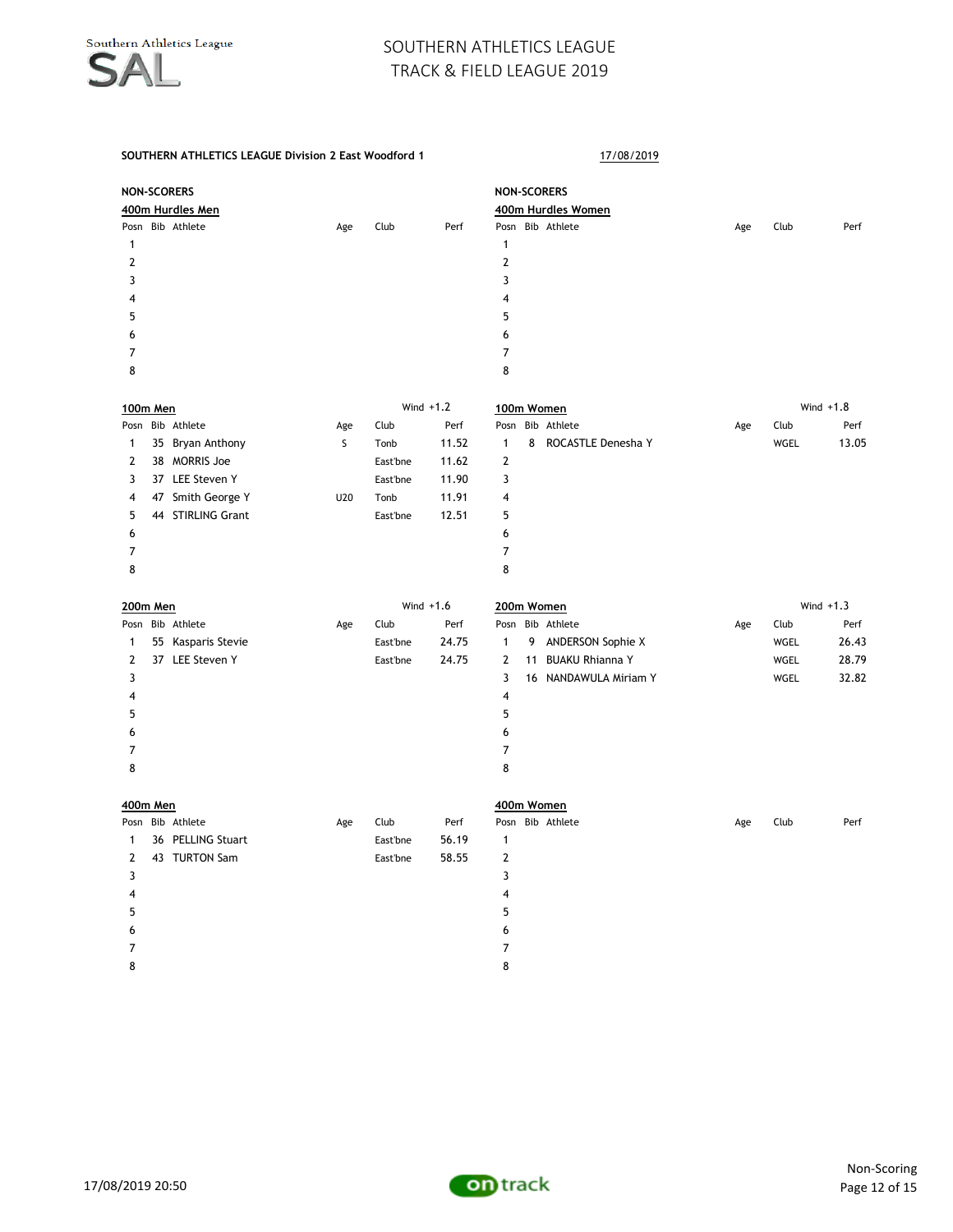| 800m Men               |     |             |        |              | 800m Women         |     |             |        |
|------------------------|-----|-------------|--------|--------------|--------------------|-----|-------------|--------|
| Posn Bib Athlete       | Age | Club        | Perf   |              | Posn Bib Athlete   | Age | Club        | Perf   |
| 1                      |     |             |        | $\mathbf{1}$ | 17 ADAMS Jessica X |     | WGEL        | 2.4113 |
| 2                      |     |             |        | 2            |                    |     |             |        |
| 3                      |     |             |        | 3            |                    |     |             |        |
| 4                      |     |             |        | 4            |                    |     |             |        |
| 5                      |     |             |        | 5            |                    |     |             |        |
| 6                      |     |             |        | 6            |                    |     |             |        |
| 7                      |     |             |        | 7            |                    |     |             |        |
| 8                      |     |             |        | 8            |                    |     |             |        |
|                        |     |             |        |              |                    |     |             |        |
| 1500m Men              |     |             |        |              | 1500m Women        |     |             |        |
| Posn Bib Athlete       | Age | Club        | Perf   |              | Posn Bib Athlete   | Age | Club        | Perf   |
| 18 BEEDELL Tom<br>1    |     | WGEL        | 4.1997 | 1            |                    |     |             |        |
| 36 PELLING Stuart<br>2 |     | East'bne    | 5.1624 | 2            |                    |     |             |        |
| 3                      |     |             |        | 3            |                    |     |             |        |
| 4                      |     |             |        | 4            |                    |     |             |        |
| 5                      |     |             |        | 5            |                    |     |             |        |
| 6                      |     |             |        | 6            |                    |     |             |        |
|                        |     |             |        |              |                    |     |             |        |
| 5000m Men              |     |             |        |              | 3000m Women        |     |             |        |
| Posn Bib Athlete       | Age | Club        | Perf   |              | Posn Bib Athlete   | Age | Club        | Perf   |
| 1                      |     |             |        | $\mathbf{1}$ |                    |     |             |        |
| 2                      |     |             |        | 2            |                    |     |             |        |
| 3                      |     |             |        | 3            |                    |     |             |        |
| 4                      |     |             |        | 4            |                    |     |             |        |
| 5                      |     |             |        | 5            |                    |     |             |        |
| 6                      |     |             |        | 6            |                    |     |             |        |
|                        |     |             |        |              |                    |     |             |        |
| 110m Hurdles Men       |     | Wind $+1.4$ |        |              | 100m Hurdles Women |     | Wind $+1.5$ |        |
| Posn Bib Athlete       | Age | Club        | Perf   |              | Posn Bib Athlete   | Age | Club        |        |
| 39 Kendall Harry<br>1  | S   | Tonb        | 15.81  | 1            | 56 BENNETT Gemma   |     |             | 14.06  |
| 2                      |     |             |        | $\mathbf{2}$ |                    |     |             |        |
| 3                      |     |             |        | 3            |                    |     |             |        |
| 4                      |     |             |        | 4            |                    |     |             |        |
| 5                      |     |             |        | 5            |                    |     |             |        |
| 6                      |     |             |        | 6            |                    |     |             |        |
|                        |     |             |        |              |                    |     |             |        |
| S/Chase Men            |     |             |        |              | S/Chase Women      |     |             |        |
| Posn Bib Athlete       | Age | Club        | Perf   |              | Posn Bib Athlete   | Age | Club        | Perf   |
| $\mathbf{1}$           |     |             |        | 1            |                    |     |             |        |
| $\mathbf{2}$           |     |             |        | 2            |                    |     |             |        |
| 3                      |     |             |        | 3            |                    |     |             |        |
| 4                      |     |             |        | 4            |                    |     |             |        |
| 5                      |     |             |        | 5            |                    |     |             |        |
| 6                      |     |             |        | 6            |                    |     |             |        |
|                        |     |             |        |              |                    |     |             |        |

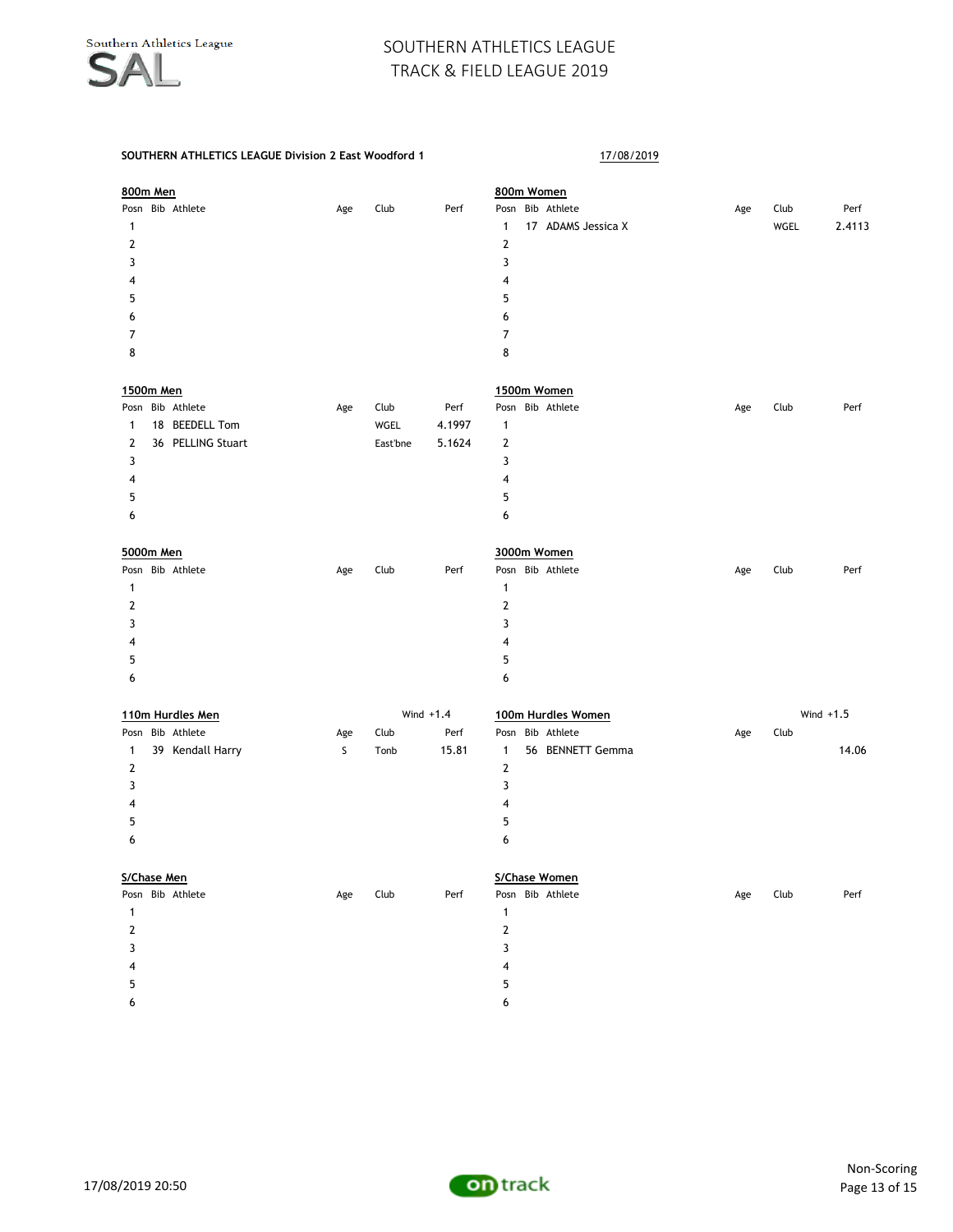| Hammer Men      |  |                    |     |          |       | <b>Hammer Women</b> |                   |                     |     |      |       |  |
|-----------------|--|--------------------|-----|----------|-------|---------------------|-------------------|---------------------|-----|------|-------|--|
|                 |  | Posn Bib Athlete   | Age | Club     | Perf  |                     |                   | Posn Bib Athlete    | Age | Club | Perf  |  |
| $\mathbf{1}$    |  |                    |     |          |       | $\mathbf{1}$        |                   | 13 OKAFOR Emmaline  | S   | WGEL | 36.86 |  |
| $\overline{2}$  |  |                    |     |          |       | $\overline{2}$      |                   |                     |     |      |       |  |
| 3               |  |                    |     |          |       | 3                   |                   |                     |     |      |       |  |
| 4               |  |                    |     |          |       | 4                   |                   |                     |     |      |       |  |
| 5               |  |                    |     |          |       | 5                   |                   |                     |     |      |       |  |
| 6               |  |                    |     |          |       | 6                   |                   |                     |     |      |       |  |
| Discus Men      |  |                    |     |          |       |                     |                   | <b>Discus Women</b> |     |      |       |  |
|                 |  | Posn Bib Athlete   | Age | Club     | Perf  |                     |                   | Posn Bib Athlete    | Age | Club | Perf  |  |
| 1               |  | 68 Hookway Alex    | S   | Tonb     | 34.69 | $\mathbf{1}$        |                   |                     |     |      |       |  |
| $\mathbf{2}$    |  | 50 SLAUGHTER Brian |     | East'bne | 26.93 | $\overline{2}$      |                   |                     |     |      |       |  |
| 3               |  |                    |     |          |       | 3                   |                   |                     |     |      |       |  |
| 4               |  |                    |     |          |       | 4                   |                   |                     |     |      |       |  |
| 5               |  |                    |     |          |       | 5                   |                   |                     |     |      |       |  |
| 6               |  |                    |     |          |       | 6                   |                   |                     |     |      |       |  |
| Javelin Men     |  |                    |     |          |       |                     |                   | Javelin Women       |     |      |       |  |
|                 |  | Posn Bib Athlete   | Age | Club     | Perf  |                     |                   | Posn Bib Athlete    | Age | Club | Perf  |  |
| $\mathbf{1}$    |  |                    |     |          |       | $\mathbf{1}$        |                   |                     |     |      |       |  |
| 2               |  |                    |     |          |       | $\overline{2}$      |                   |                     |     |      |       |  |
|                 |  |                    |     |          |       |                     |                   |                     |     |      |       |  |
| 3               |  |                    |     |          |       | 3                   |                   |                     |     |      |       |  |
| 4               |  |                    |     |          |       | $\overline{4}$      |                   |                     |     |      |       |  |
| 5               |  |                    |     |          |       | 5                   |                   |                     |     |      |       |  |
| 6               |  |                    |     |          |       | 6                   |                   |                     |     |      |       |  |
| <b>Shot Men</b> |  |                    |     |          |       |                     | <b>Shot Women</b> |                     |     |      |       |  |
|                 |  | Posn Bib Athlete   | Age | Club     | Perf  |                     |                   | Posn Bib Athlete    | Age | Club | Perf  |  |
| $\mathbf{1}$    |  |                    |     |          |       | $\mathbf{1}$        |                   | 42 Bradley Diane    | S   | Tonb | 6.51  |  |
| $\mathbf 2$     |  |                    |     |          |       | $\mathbf 2$         |                   |                     |     |      |       |  |
| 3               |  |                    |     |          |       | 3                   |                   |                     |     |      |       |  |
| 4               |  |                    |     |          |       | $\overline{4}$      |                   |                     |     |      |       |  |
| 5               |  |                    |     |          |       | 5                   |                   |                     |     |      |       |  |
| 6               |  |                    |     |          |       | 6                   |                   |                     |     |      |       |  |
|                 |  | Long Jump Men      |     |          |       |                     |                   | Long Jump Women     |     |      |       |  |
|                 |  | Posn Bib Athlete   | Age | Club     | Perf  |                     |                   | Posn Bib Athlete    | Age | Club | Perf  |  |
| $\mathbf{1}$    |  |                    |     |          |       | $\mathbf{1}$        |                   |                     |     |      |       |  |
| $\mathbf{2}$    |  |                    |     |          |       | $\overline{2}$      |                   |                     |     |      |       |  |
| 3               |  |                    |     |          |       | 3                   |                   |                     |     |      |       |  |
| 4               |  |                    |     |          |       | 4                   |                   |                     |     |      |       |  |
| 5               |  |                    |     |          |       | 5                   |                   |                     |     |      |       |  |
| 6               |  |                    |     |          |       | 6                   |                   |                     |     |      |       |  |